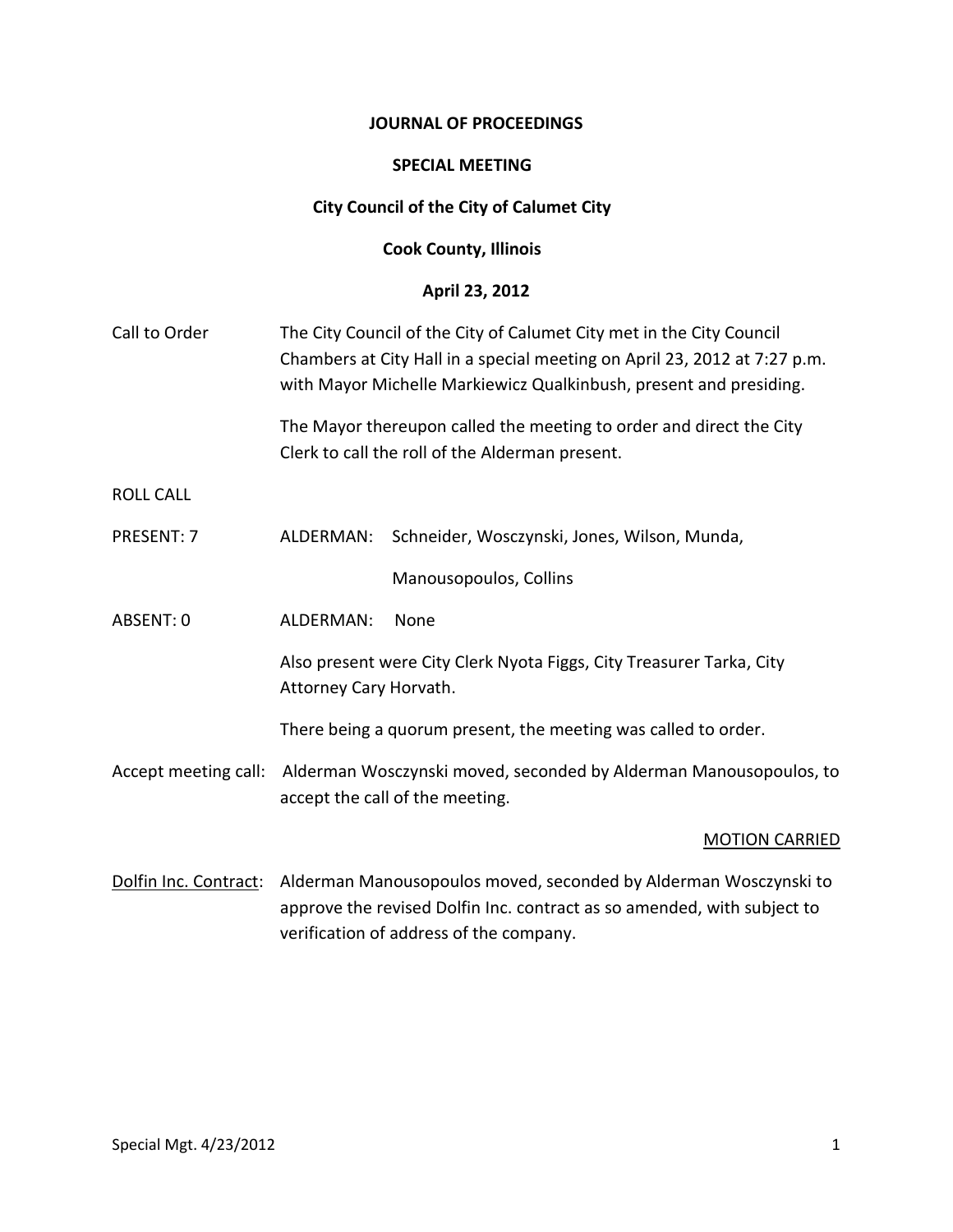ROLL CALL YEAS: 5 ALDERMAN: Schneider, Wosczynski, Jones, Munda, Manousopoulos. NAYS: 1 ALDERMAN: Jones RECUSE: 1 ALDERMAN: Collins MOTION CARRIED Summer Youth Program There was a lengthy discussion regarding the implementation of the program. Green Space Ordinance Alderman Jones moved, seconded by Alderman Wosczynski, to direct the City Attorney to prepare a Green Space Ordinance for the next City Council Meeting. ROLL CALL: YEAS: 7 ALDERMAN: Schneider, Wosczynski, Jones, Wilson, Munda, Manousopoulos, Collins NAYS: 0 ALDERMAN: NONE ABSENT: ALDERMAN: NONE MOTION CARRIED Economic Incentive Agreement w/Linz Meats Deferred to another meeting for attendance of Finance Director. Conveyance of Land Deferred to another meeting for attendance of Finance Director. Sungard Public Sector Agreement Alderman Collins moved, seconded by Alderman Munda to direct the IT,